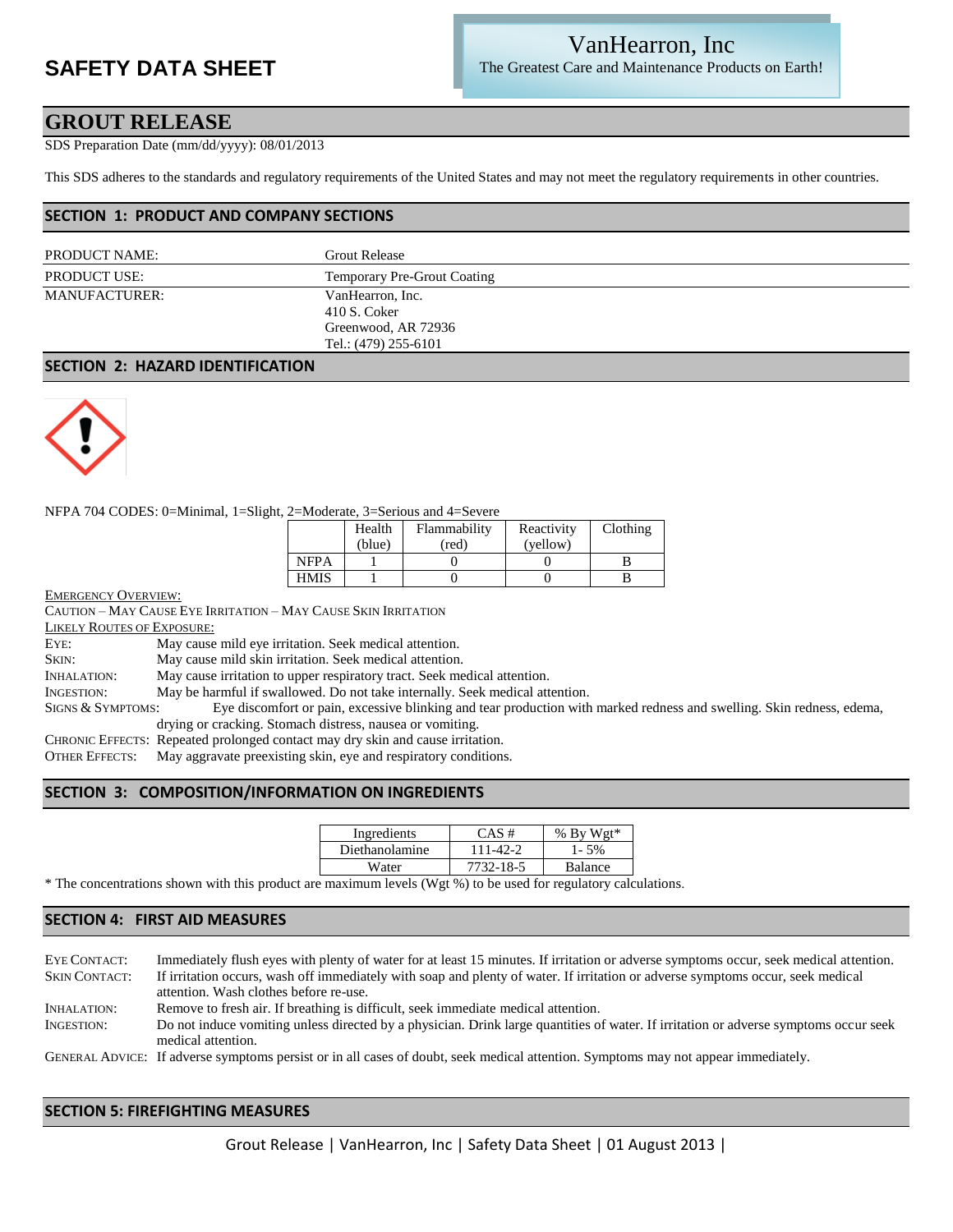| FLAMMABILITY:          | Not flammable by OSHA/WHMIS criteria. Does not support combustion.                                                      |
|------------------------|-------------------------------------------------------------------------------------------------------------------------|
| <b>MEANS OF</b>        | Use extinguishing measures that are                                                                                     |
| EXTINCTION:            | appropriate to local circumstances and the surrounding environment.                                                     |
| PRODUCT OF             | May include, but not limited to                                                                                         |
| COMBUSTION:            | the surface active components and their decomposition products. These materials should be considered irritants.         |
| <b>EXPLOSION DATA:</b> | Not considered an explosive hazard.                                                                                     |
| FIREFIGHTING DATA:     | Keep upwind of fire. Wear self-contained breathing apparatus and full protective clothing. Heated closed containers may |
|                        | burst due to steam pressure. Cool with water.                                                                           |

#### **SECTION 6: ACCIDENTAL RELEASE MEASURES**

|                                 | ENVIRONMENTAL: Use caution as surfaces may be slippery. Keep out of drains, sewers, ditches and waterways. |  |
|---------------------------------|------------------------------------------------------------------------------------------------------------|--|
| CONTAINMENT:                    | Use inert material to dike/absorb.                                                                         |  |
| CLEAN-UP:                       | Transfer material to suitable containers for disposal.                                                     |  |
| OTHER:                          | Contact CHEMTREC 800-424-9300.                                                                             |  |
| SECTION 7: HANDLING AND STORAGE |                                                                                                            |  |

HANDLING: No special handling is required under normal use. Appropriate protective clothing necessary to prevent repeated or prolonged skin contact should be worn. Skin contact should be minimized by wearing impermeable gloves. Resistant boots should be worn where spills or splashing can occur. Wash hands and other contaminated areas thoroughly with soap and water after handling this product and before eating or smoking. Wash contaminated clothing thoroughly before re-use.

STORAGE: Keep out of reach of Children. Store in original container only and close after each use. Temperature should be between  $40^{\circ}$  F and  $100^{\circ}$  F (4°C and 38°C). Shelf-life expected to be at least 1 year.

#### **SECTION 8: EXPOSURE CONTROL AND PERSONAL PROTECTION**

EXPOSURE LIMITS:

|                         | <b>OSHA-PEL:</b>                   | Not Determined                                                                |
|-------------------------|------------------------------------|-------------------------------------------------------------------------------|
|                         | ACGIH-TLV:                         | $1 \text{ mg/m}^3$ (vapor)                                                    |
| ENGINEERING:            |                                    | Use ventilation adequate to keep exposures below recommended exposure limits. |
| <b>EYE PROTECTION:</b>  | Wear eye/face protection.          |                                                                               |
| <b>HAND PROTECTION:</b> | Wear suitable gloves.              |                                                                               |
| <b>SKIN PROTECTION:</b> | Wear suitable protective clothing. |                                                                               |
| <b>RESPIRATORY:</b>     |                                    | If insufficient ventilation, wear respiratory equipment.                      |
| <b>GENERAL HYGIENE:</b> |                                    | Handle according to established industrial hygiene and safety practices.      |

## **SECTION 9: PHYSICAL AND CHEMICAL PROPERTIES**

| <b>APPEARANCE:</b>                     | Viscous Liquid                        |
|----------------------------------------|---------------------------------------|
| COLOR:                                 | Milky White                           |
| ODOR:                                  | Low Odor                              |
| PHYSICAL STATE                         | Liquid                                |
| PH (TYPICAL):                          | 8.5                                   |
| <b>VISCOSITY:</b>                      | Not Determined                        |
| <b>FREEZING POINT:</b>                 | $<$ 32 $\mathrm{P}$ F, 0 $\mathrm{C}$ |
| <b>BOILING POINT:</b>                  | $>212$ °F, 100°C                      |
| <b>FLASH POINT:</b>                    | Not Determined                        |
| EVAPORATION RATE:                      | Not Determined                        |
| <b>VAPOR PRESSURE:</b>                 | Not Determined                        |
| DENSITY:                               | Not Determined                        |
| SPECIFIC GRAVITY $(H20)=1$ :           | Not Determined                        |
| <b>SOLUBILITY IN WATER, BY WEIGHT:</b> | Not Determined                        |
| PERCENT VOLATILE BY WEIGHT:            | Not Determined                        |
| PERCENT VOLATILE BY VOLUME:            | Not Determined                        |
| <b>VOC CONTENT BY WEIGHT:</b>          | Not Determined                        |

#### **SECTION 10: STABILITY AND REACTIVITY**

| STABILITY:                     | Stable under normal conditions.                    |
|--------------------------------|----------------------------------------------------|
| <b>CONDITIONS TO AVOID:</b>    | Avoid temps. $<40^{\circ}$ F and $>100^{\circ}$ F. |
| <b>INCOMPATIBLE MATERIALS:</b> | Strong acid or bases.                              |
| <b>HAZARDOUS DECOMPOSITION</b> | None known.                                        |
| PRODUCTS:                      |                                                    |
| POSSIBILITY OF HAZARDOUS       | No dangerous reactions known                       |
| <b>REACTIONS:</b>              | under normal conditions.                           |